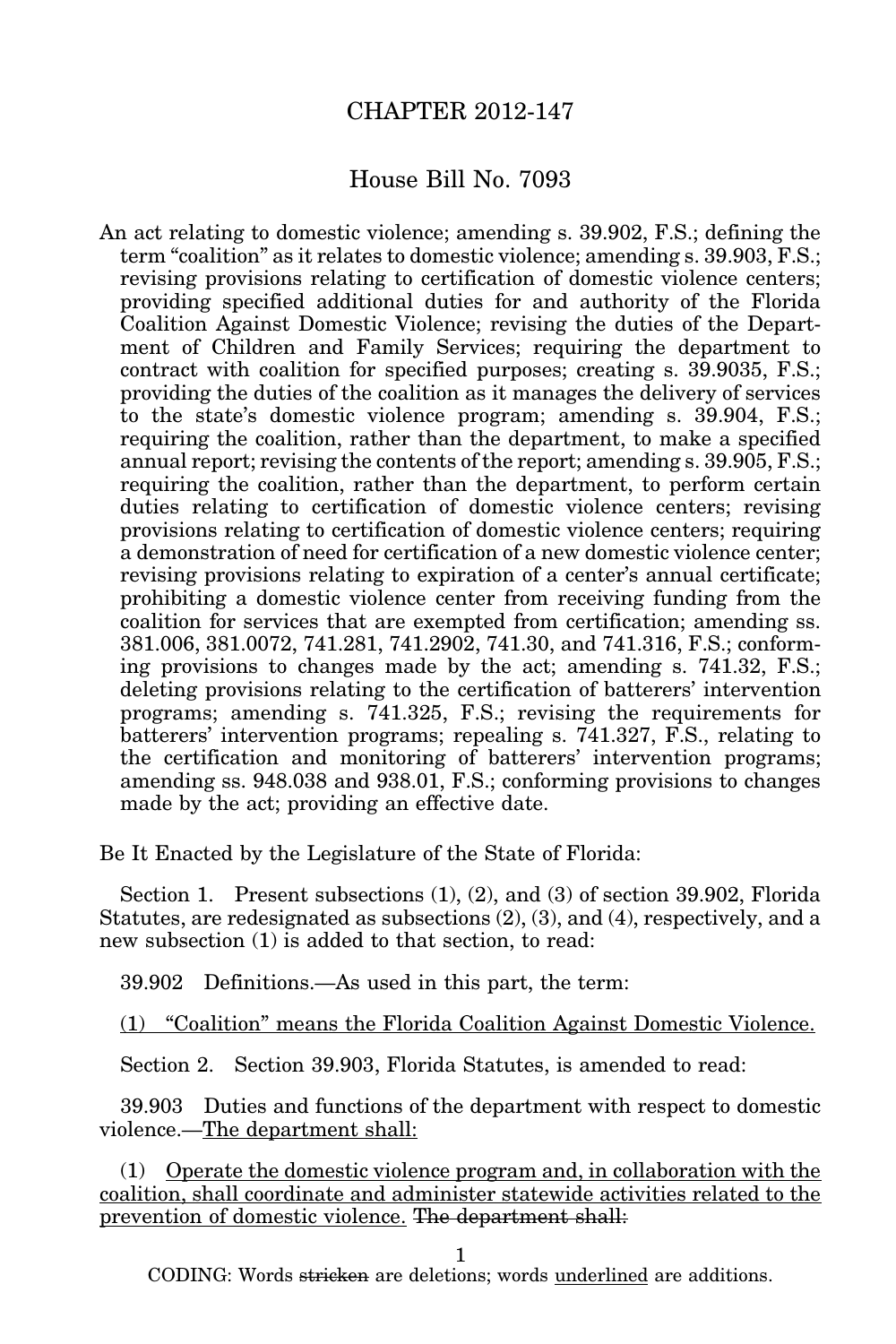(a) Develop by rule criteria for the approval or rejection of certification or funding of domestic violence centers.

(b) Develop by rule minimum standards for domestic violence centers to ensure the health and safety of the clients in the centers.

 $(2)$ (e) Receive and approve or reject applications for initial certification of domestic violence centers. The department shall annually renew the certification thereafter upon receipt of a favorable monitoring report by the coalition. If any of the required services are exempted from certification by the department under s. 39.905(1)(c), the center shall not receive funding for those services.

 $(3)(d)$  Have Evaluate each certified domestic violence center annually to ensure compliance with the minimum standards. The department has the right to enter and inspect the premises of domestic violence centers that are applying for an initial certification or facing potential suspension or revocation of certification certified domestic violence centers at any reasonable hour in order to effectively evaluate the state of compliance with minimum standards of these centers with this part and rules relating to this part.

(e) Adopt rules to implement this part.

 $(4)$ ( $\angle$ ) Promote the involvement of certified domestic violence centers in the coordination, development, and planning of domestic violence programming in the circuits districts and the state.

(2) The department shall serve as a clearinghouse for information relating to domestic violence.

(3) The department shall operate the domestic violence program, which provides supervision, direction, coordination, and administration of statewide activities related to the prevention of domestic violence.

 $(5)(4)$  Coordinate with state agencies that have health, education, or criminal justice responsibilities to raise awareness of domestic violence and promote consistent policy implementation. The department shall enlist the assistance of public and voluntary health, education, welfare, and rehabilitation agencies in a concerted effort to prevent domestic violence and to treat persons engaged in or subject to domestic violence. With the assistance of these agencies, the department, within existing resources, shall formulate and conduct a research and evaluation program on domestic violence. Efforts on the part of these agencies to obtain relevant grants to fund this research and evaluation program must be supported by the department.

(5) The department shall develop and provide educational programs on domestic violence for the benefit of the general public, persons engaged in or subject to domestic violence, professional persons, or others who care for or may be engaged in the care and treatment of persons engaged in or subject to domestic violence.

2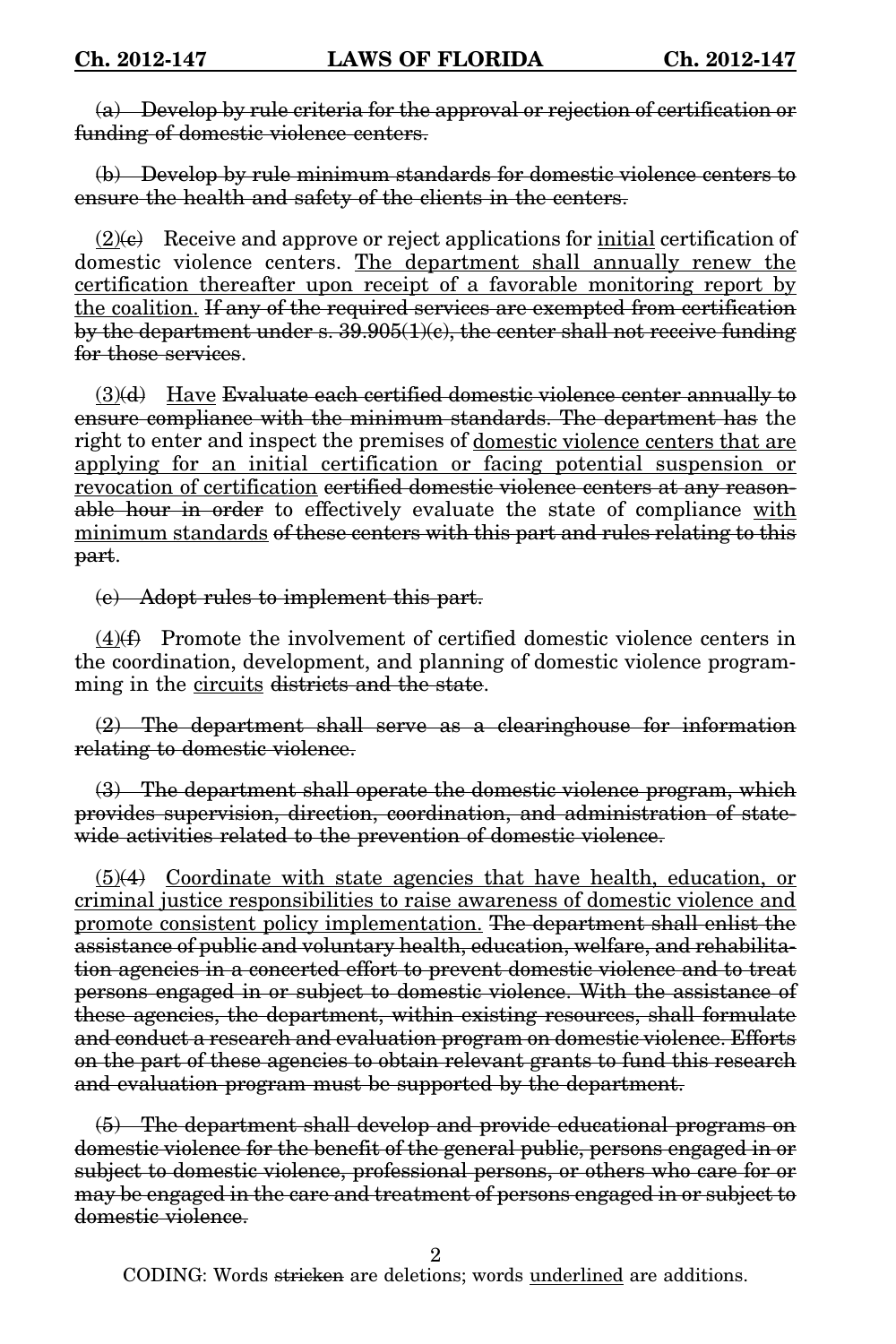(6) The department shall Cooperate with, assist in, and participate in, programs of other properly qualified state agencies, including any agency of the Federal Government, schools of medicine, hospitals, and clinics, in planning and conducting research on the prevention of domestic violence and the provision of services to clients, care, treatment, and rehabilitation of persons engaged in or subject to domestic violence.

(7) The department shall Contract with the coalition for the delivery and management of services for the state's domestic violence program. Services under this contract include, but are not limited to, the administration of contracts and grants. a statewide association whose primary purpose is to represent and provide technical assistance to certified domestic violence centers. This association shall implement, administer, and evaluate all services provided by the certified domestic violence centers. The association shall receive and approve or reject applications for funding of certified domestic violence centers. When approving funding for a newly certified domestic violence center, the association shall make every effort to minimize any adverse economic impact on existing certified domestic violence centers or services provided within the same service area. In order to minimize duplication of services, the association shall make every effort to encourage subcontracting relationships with existing certified domestic violence centers within the same service area. In distributing funds allocated by the Legislature for certified domestic violence centers, the association shall use a formula approved by the department as specified in s.  $39.905(7)(a)$ .

(8) Consider applications from certified domestic violence centers for capital improvement grants and award those grants pursuant to s. 39.9055.

(9) Adopt by rule procedures to administer this section, including developing criteria for the approval, suspension, or rejection of certification of domestic violence centers and developing minimum standards for domestic violence centers to ensure the health and safety of the clients in the centers.

Section 3. Section 39.9035, Florida Statutes, is created to read:

39.9035 Duties and functions of the coalition with respect to domestic violence.—As part of its delivery and management of the delivery of services for the state's domestic violence program, the coalition shall:

(1) Implement, administer, and evaluate all domestic violence services provided by the certified domestic violence centers.

(2) Receive and approve or reject applications for funding of certified domestic violence centers. When approving funding for a newly certified domestic violence center, the coalition shall make every effort to minimize any adverse economic impact on existing certified domestic violence centers or services provided within the same service area. In order to minimize duplication of services, the coalition shall make every effort to encourage subcontracting relationships with existing certified domestic violence centers within the same service area. In distributing funds allocated by

3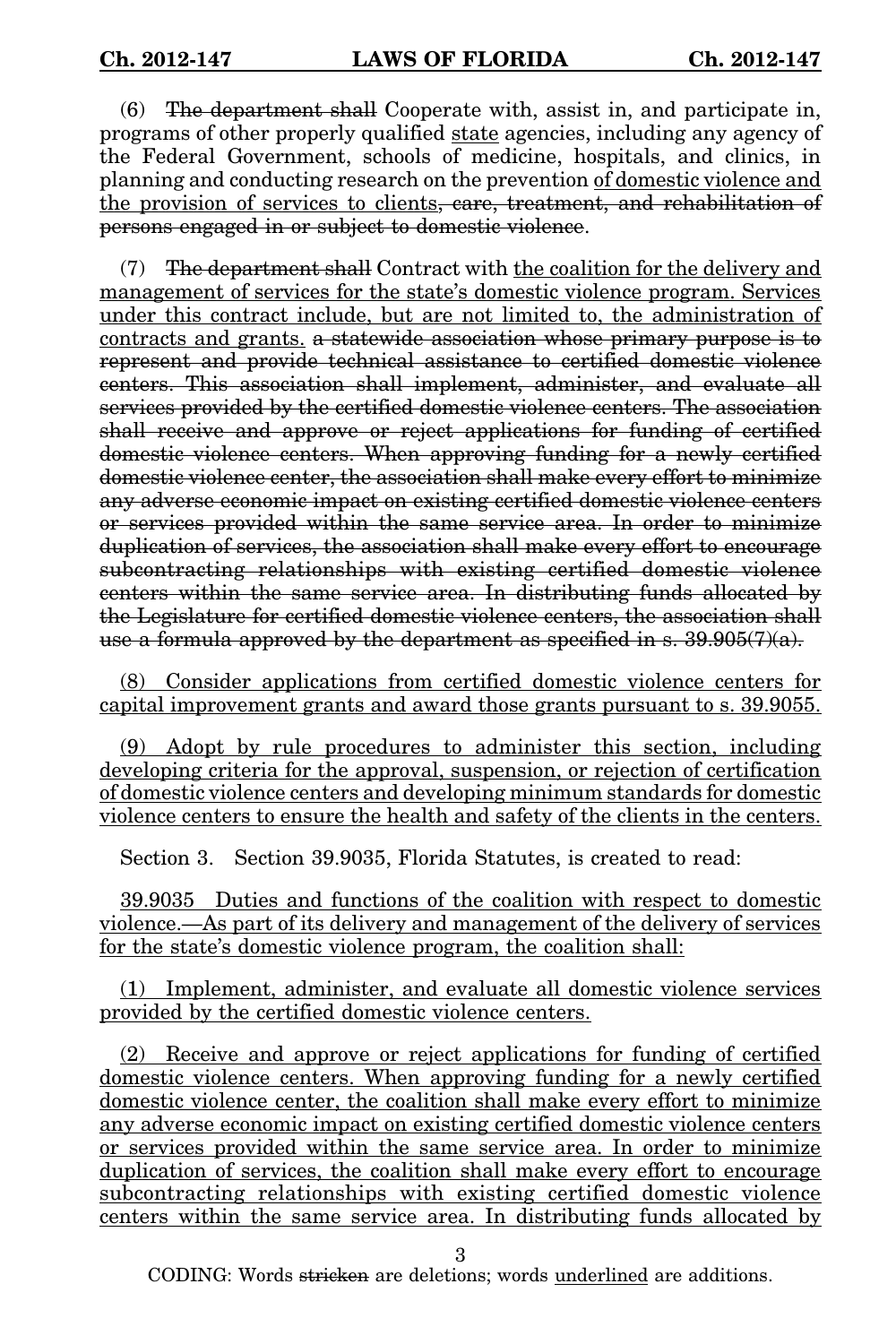the Legislature for certified domestic violence centers, the coalition shall use a formula approved by the department as specified in s. 39.905(7)(a).

(3) Evaluate certified domestic violence centers in order to determine compliance with minimum certification standards.

(4) Have the right to enter and inspect the premises of certified domestic violence centers for monitoring purposes.

Section 4. Section 39.904, Florida Statutes, is amended to read:

39.904 Report to the Legislature on the status of domestic violence cases. On or before January 1 of each year, the coalition department shall furnish to the President of the Senate and the Speaker of the House of Representatives a report on the status of domestic violence in this state, which must report shall include, but need is not be limited to, the following:

(1) The incidence of domestic violence in this state.

(2) An identification of the areas of the state where domestic violence is of significant proportions, indicating the number of cases of domestic violence officially reported, as well as an assessment of the degree of unreported cases of domestic violence.

(3) An identification and description of the types of programs in the state which that assist victims of domestic violence or persons who commit domestic violence, including information on funding for the programs.

(4) The number of persons who receive services from are treated by or assisted by local certified domestic violence programs that receive funding through the coalition department.

(5) The incidence of domestic violence homicides in the state, including information and data collected from state and local domestic violence fatality review teams. A statement on the effectiveness of such programs in preventing future domestic violence.

(6) An inventory and evaluation of existing prevention programs.

 $(7)$  A listing of potential prevention efforts identified by the department; the estimated annual cost of providing such prevention services, both for a single client and for the anticipated target population as a whole; an identification of potential sources of funding; and the projected benefits of providing such services.

Section 5. Paragraphs  $(c)$ ,  $(g)$ , and  $(i)$  of subsection  $(1)$ , subsections  $(2)$ ,  $(3)$ , and (5), paragraph (a) of subsection (6), and paragraph (b) of subsection (7) of section 39.905, Florida Statutes, are amended, and subsection (8) is added to that section, to read:

39.905 Domestic violence centers.—

4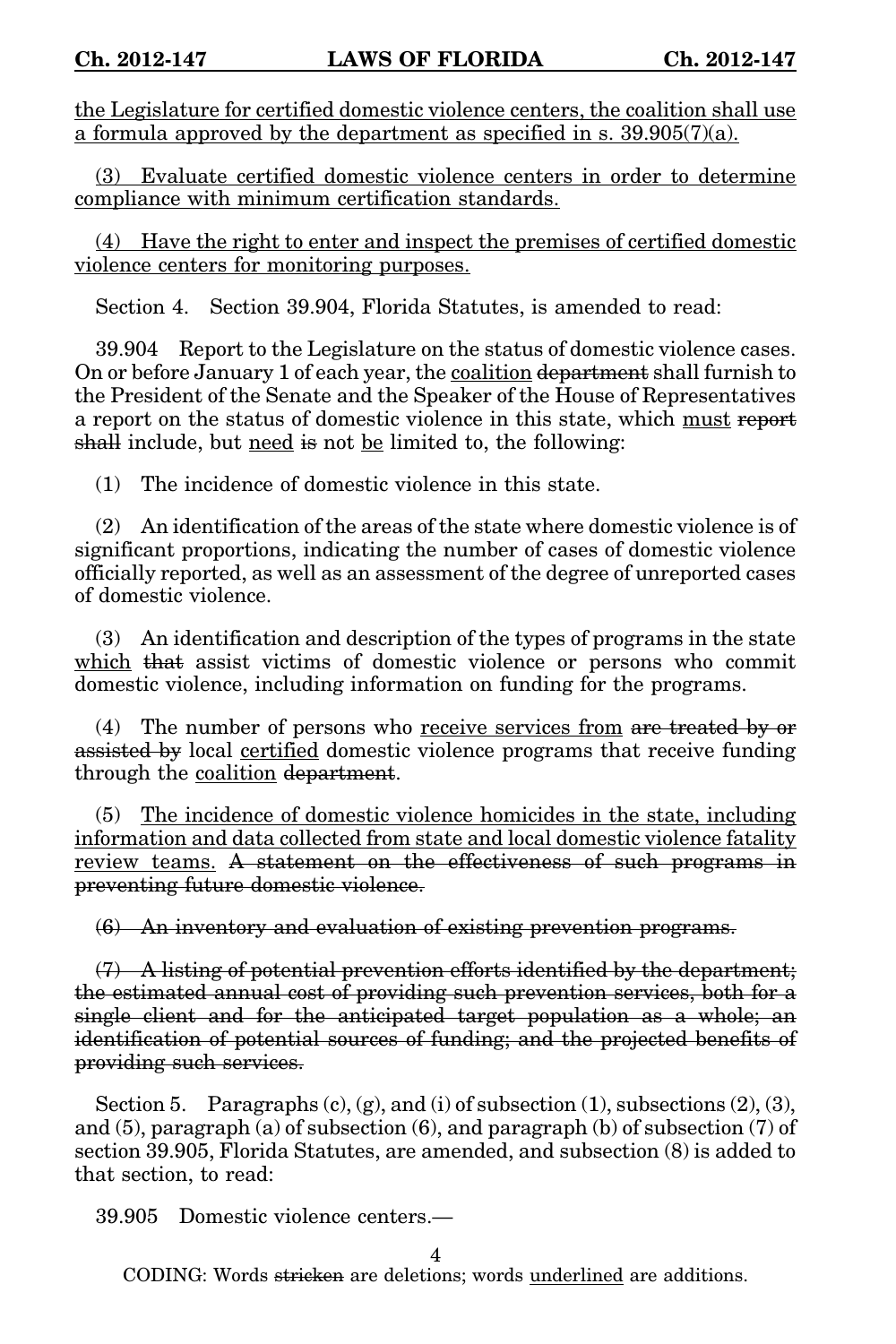(1) Domestic violence centers certified under this part must:

(c) Provide minimum services that which include, but are not limited to, information and referral services, counseling and case management services, temporary emergency shelter for more than 24 hours, a 24-hour hotline, training for law enforcement personnel, assessment and appropriate referral of resident children, and educational services for community awareness relative to the incidence of domestic violence, the prevention of such violence, and the services available care, treatment, and rehabilitation for persons engaged in or subject to domestic violence. If a 24-hour hotline, professional training, or community education is already provided by a certified domestic violence center within its designated service area a district, the department may exempt such certification requirements for a new center serving the same service area district in order to avoid duplication of services.

 $(g)$  File with the coalition department a list of the names of the domestic violence advocates who are employed or who volunteer at the domestic violence center who may claim a privilege under s. 90.5036 to refuse to disclose a confidential communication between a victim of domestic violence and the advocate regarding the domestic violence inflicted upon the victim. The list must include the title of the position held by the advocate whose name is listed and a description of the duties of that position. A domestic violence center must file amendments to this list as necessary.

(i) If its center is a new center applying for certification, demonstrate that the services provided address a need identified in the most current statewide needs assessment approved by the department. If the center applying for initial certification proposes providing services in an area that has an existing certified domestic violence center, the center applying for initial certification must demonstrate the unmet need in that service area and describe its efforts to avoid duplication of services.

(2) If the department finds that there is failure by a center to comply with the requirements established under this part or with the rules adopted pursuant thereto, the department may deny, suspend, or revoke the certification of the center.

(3) The annual certificate shall automatically expires expire on June  $30$ of each state fiscal year unless the certification is temporarily extended to allow the center to implement a corrective action plan the termination date shown on the certificate.

(5) Domestic violence centers may be established throughout the state when private, local, state, or federal funds are available and a need is demonstrated.

(6) In order to receive state funds, a center must:

(a) Obtain certification pursuant to this part. However, the issuance of a certificate does will not obligate the coalition department to provide funding.

5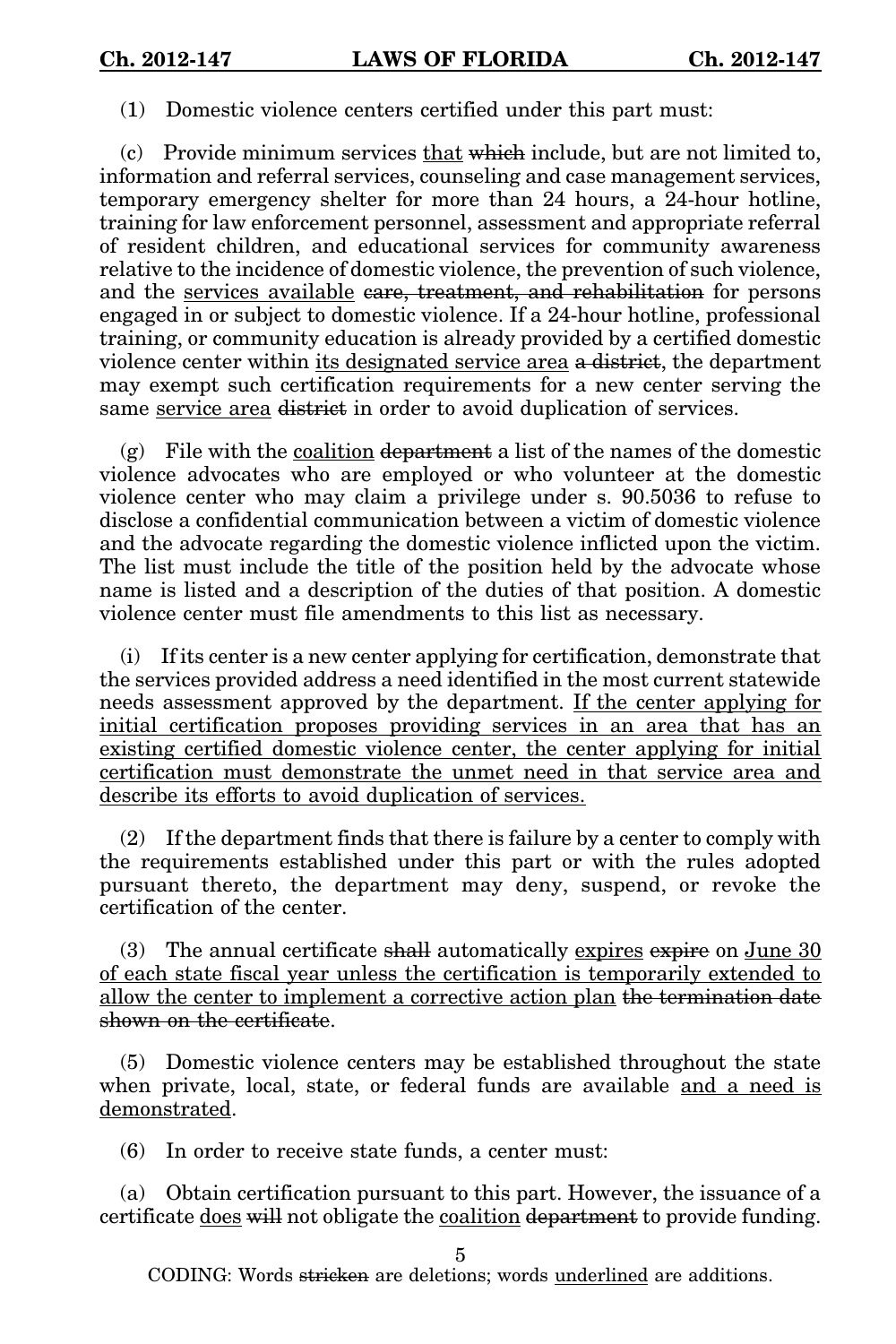(7)

(b) A contract between the coalition statewide association and a certified domestic violence center shall contain provisions ensuring assuring the availability and geographic accessibility of services throughout the service area district. For this purpose, a center may distribute funds through subcontracts or to center satellites, if provided such arrangements and any subcontracts are approved by the coalition statewide association.

(8) If any of the required services are exempted from certification by the department under this section, the center may not receive funding from the coalition for those services.

Section 6. Subsection (18) of section 381.006, Florida Statutes, is amended to read:

381.006 Environmental health.—The department shall conduct an environmental health program as part of fulfilling the state's public health mission. The purpose of this program is to detect and prevent disease caused by natural and manmade factors in the environment. The environmental health program shall include, but not be limited to:

(18) A food service inspection function for domestic violence centers that are certified by the Department of Children and Family Services and monitored by the Florida Coalition Against Domestic Violence Department of Children and Family Services under part XII of chapter 39 and group care homes as described in subsection (16), which shall be conducted annually and be limited to the requirements in department rule applicable to communitybased residential facilities with five or fewer residents.

The department may adopt rules to carry out the provisions of this section.

Section 7. Paragraph (b) of subsection (1) of section 381.0072, Florida Statutes, is amended to read:

381.0072 Food service protection.—It shall be the duty of the Department of Health to adopt and enforce sanitation rules consistent with law to ensure the protection of the public from food-borne illness. These rules shall provide the standards and requirements for the storage, preparation, serving, or display of food in food service establishments as defined in this section and which are not permitted or licensed under chapter 500 or chapter 509.

(1) DEFINITIONS.—As used in this section, the term:

(b) "Food service establishment" means detention facilities, public or private schools, migrant labor camps, assisted living facilities, adult familycare homes, adult day care centers, short-term residential treatment centers, residential treatment facilities, homes for special services, transitional living facilities, crisis stabilization units, hospices, prescribed pediatric extended care centers, intermediate care facilities for persons with developmental

6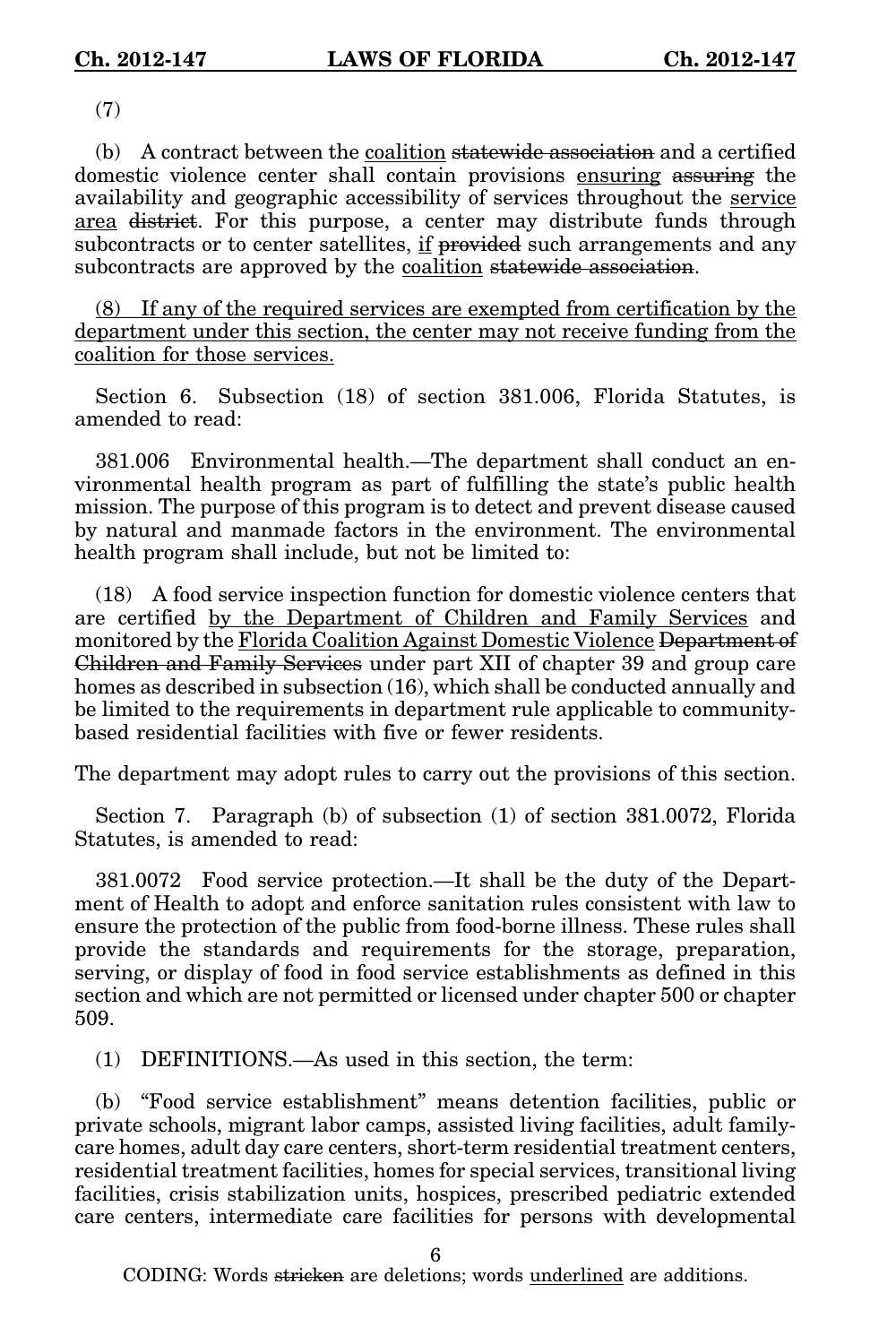disabilities, boarding schools, civic or fraternal organizations, bars and lounges, vending machines that dispense potentially hazardous foods at facilities expressly named in this paragraph, and facilities used as temporary food events or mobile food units at any facility expressly named in this paragraph, where food is prepared and intended for individual portion service, including the site at which individual portions are provided, regardless of whether consumption is on or off the premises and regardless of whether there is a charge for the food. The term does not include any entity not expressly named in this paragraph; nor does the term include a domestic violence center certified by the Department of Children and Family Services and monitored by the Florida Coalition Against Domestic Violence Department of Children and Family Services under part XII of chapter 39 if the center does not prepare and serve food to its residents and does not advertise food or drink for public consumption.

Section 8. Section 741.281, Florida Statutes, is amended to read:

741.281 Court to order batterers' intervention program attendance.—If a person is found guilty of, has had adjudication withheld on, or pleads has pled nolo contendere to a crime of domestic violence, as defined in s. 741.28, that person shall be ordered by the court to a minimum term of 1 year's probation and the court shall order that the defendant attend a batterers' intervention program as a condition of probation. The court must impose the condition of the batterers' intervention program for a defendant under this section, but the court, in its discretion, may determine not to impose the condition if it states on the record why a batterers' intervention program might be inappropriate. The court must impose the condition of the batterers' intervention program for a defendant placed on probation unless the court determines that the person does not qualify for the batterers' intervention program pursuant to s. 741.325. Effective July 1, 2002, the batterers' intervention program must be a certified program under s. 741.32. The imposition of probation under this section does shall not preclude the court from imposing any sentence of imprisonment authorized by s. 775.082.

Section 9. Paragraph (g) of subsection (2) of section 741.2902, Florida Statutes, is amended to read:

741.2902 Domestic violence; legislative intent with respect to judiciary's role.—

(2) It is the intent of the Legislature, with respect to injunctions for protection against domestic violence, issued pursuant to s. 741.30, that the court shall:

(g) Consider requiring the perpetrator to complete a batterers' intervention program. It is preferred that such program meet the requirements specified in s. 741.325 be certified under s. 741.32.

Section 10. Paragraphs (a) and (e) of subsection (6) of section 741.30, Florida Statutes, are amended to read:

7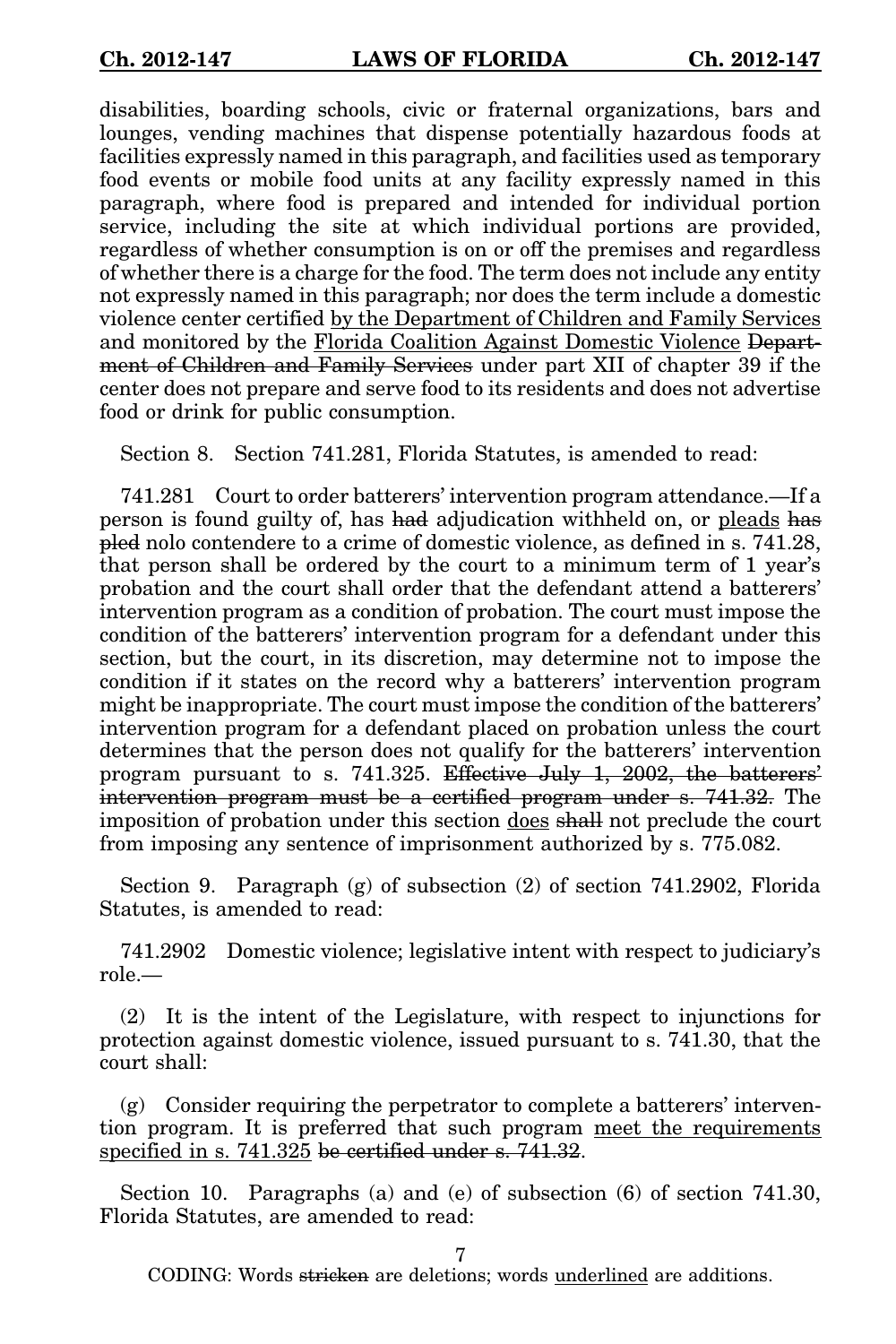741.30 Domestic violence; injunction; powers and duties of court and clerk; petition; notice and hearing; temporary injunction; issuance of injunction; statewide verification system; enforcement.—

(6)(a) Upon notice and hearing, when it appears to the court that the petitioner is either the victim of domestic violence as defined by s. 741.28 or has reasonable cause to believe he or she is in imminent danger of becoming a victim of domestic violence, the court may grant such relief as the court deems proper, including an injunction:

1. Restraining the respondent from committing any acts of domestic violence.

2. Awarding to the petitioner the exclusive use and possession of the dwelling that the parties share or excluding the respondent from the residence of the petitioner.

3. On the same basis as provided in chapter 61, providing the petitioner with 100 percent of the time-sharing in a temporary parenting plan that remains shall remain in effect until the order expires or an order is entered by a court of competent jurisdiction in a pending or subsequent civil action or proceeding affecting the placement of, access to, parental time with, adoption of, or parental rights and responsibilities for the minor child.

4. On the same basis as provided in chapter 61, establishing temporary support for a minor child or children or the petitioner. An order of temporary support remains in effect until the order expires or an order is entered by a court of competent jurisdiction in a pending or subsequent civil action or proceeding affecting child support.

5. Ordering the respondent to participate in treatment, intervention, or counseling services to be paid for by the respondent. When the court orders the respondent to participate in a batterers' intervention program, the court, or any entity designated by the court, must provide the respondent with a list of all certified batterers' intervention programs and all programs which have submitted an application to the Department of Children and Family Services to become certified under s. 741.32, from which the respondent must choose a program in which to participate. If there are no certified batterers' intervention programs in the circuit, the court shall provide a list of acceptable programs from which the respondent must choose a program in which to participate.

6. Referring a petitioner to a certified domestic violence center. The court must provide the petitioner with a list of certified domestic violence centers in the circuit which the petitioner may contact.

7. Ordering such other relief as the court deems necessary for the protection of a victim of domestic violence, including injunctions or directives to law enforcement agencies, as provided in this section.

8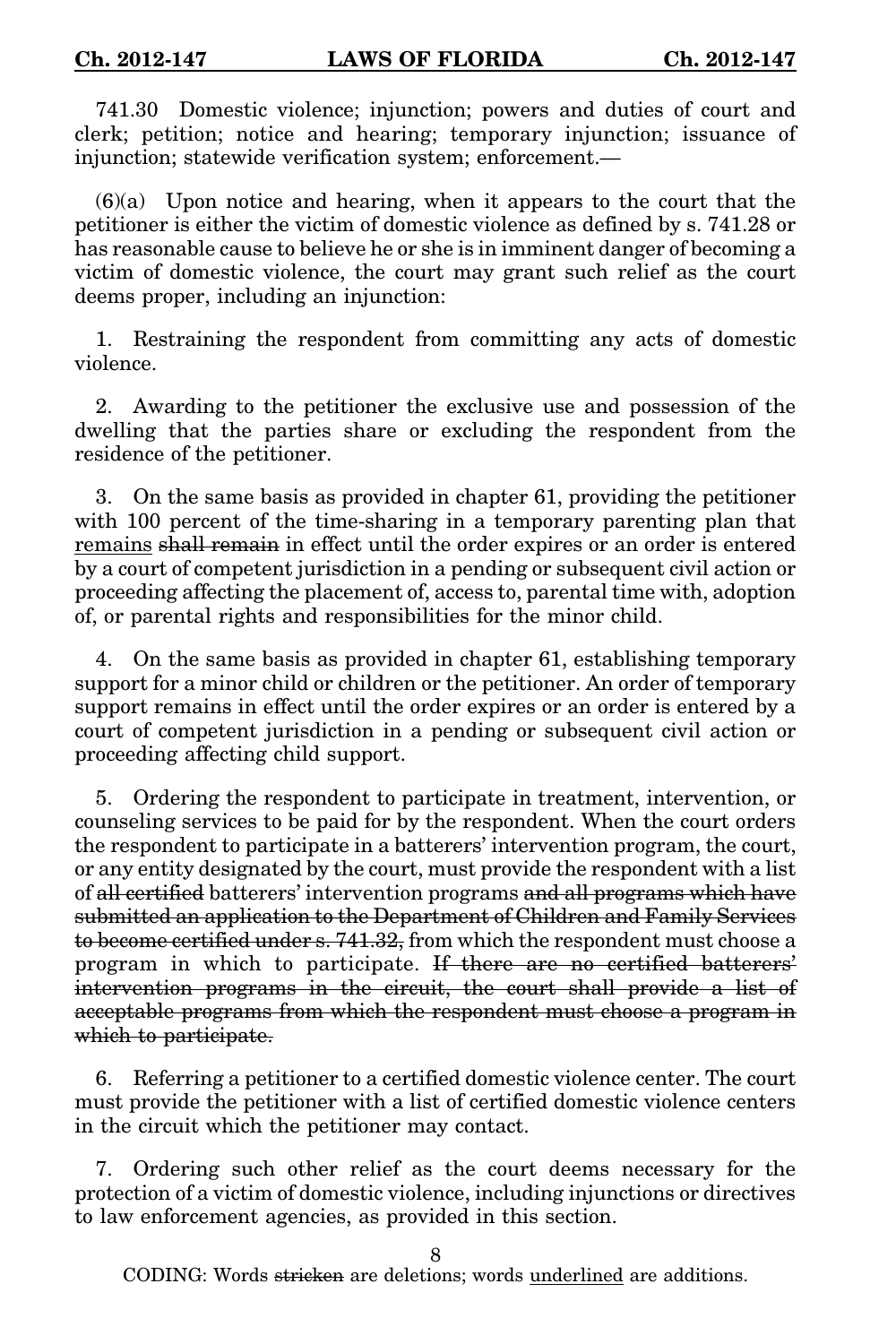(e) An injunction for protection against domestic violence entered pursuant to this section, on its face, may order that the respondent attend a batterers' intervention program as a condition of the injunction. Unless the court makes written factual findings in its judgment or order which are based on substantial evidence, stating why batterers' intervention programs would be inappropriate, the court shall order the respondent to attend a batterers' intervention program if:

1. It finds that the respondent willfully violated the ex parte injunction;

2. The respondent, in this state or any other state, has been convicted of, had adjudication withheld on, or pled nolo contendere to a crime involving violence or a threat of violence; or

3. The respondent, in this state or any other state, has had at any time a prior injunction for protection entered against the respondent after a hearing with notice.

It is mandatory that such programs be certified under s. 741.32.

Section 11. Subsection (5) of section 741.316, Florida Statutes, is amended to read:

741.316 Domestic violence fatality review teams; definition; membership; duties.—

(5) The domestic violence fatality review teams are assigned to the Florida Coalition Against Domestic Violence Department of Children and Family Services for administrative purposes.

Section 12. Section 741.32, Florida Statutes, is amended to read:

741.32 Certification of Batterers' intervention programs.—

 $(1)$  The Legislature finds that the incidence of domestic violence in this state Florida is disturbingly high, and that, despite the efforts of many to curb this violence, that one person dies at the hands of a spouse, ex-spouse, or cohabitant approximately every 3 days. Further, a child who witnesses the perpetration of this violence becomes a victim as he or she hears or sees it occurring. This child is at high risk of also being the victim of physical abuse by the parent who is perpetrating the violence and, to a lesser extent, by the parent who is the victim. These children are also at a high risk of perpetrating violent crimes as juveniles and, later, becoming perpetrators of the same violence that they witnessed as children. The Legislature finds that there should be standardized programming available to the justice system to protect victims and their children and to hold the perpetrators of domestic violence accountable for their acts. Finally, the Legislature recognizes that in order for batterers' intervention programs to be successful in protecting victims and their children, all participants in the justice system as well as social service agencies and local and state governments must coordinate their efforts at the community level.

9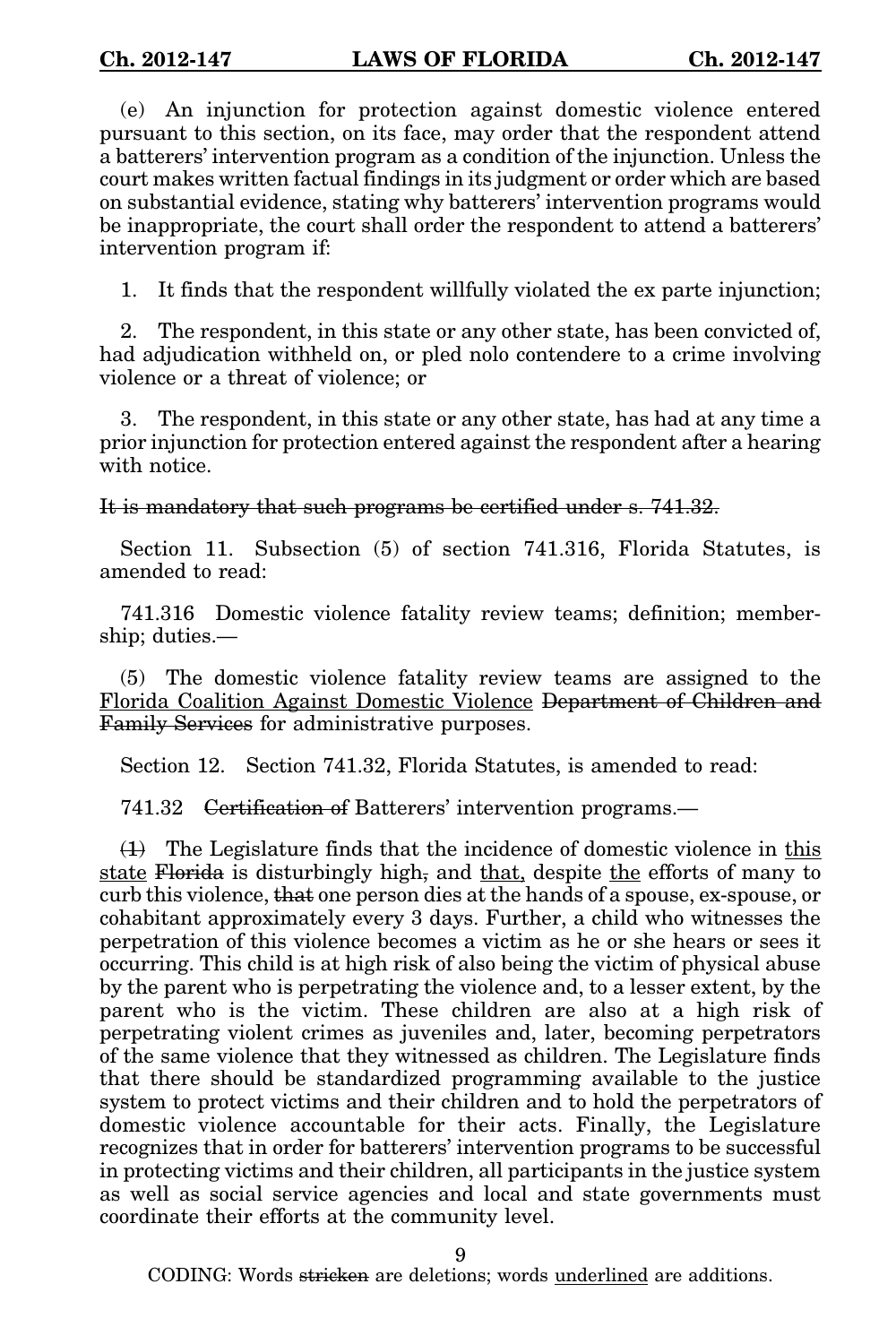(2) There is hereby established in the Department of Children and Family Services an Office for Certification and Monitoring of Batterers' Intervention Programs. The department may certify and monitor both programs and personnel providing direct services to those persons who are adjudged to have committed an act of domestic violence as defined in s. 741.28, those against whom an injunction for protection against domestic violence is entered, those referred by the department, and those who volunteer to attend such programs. The purpose of certification of programs is to uniformly and systematically standardize programs to hold those who perpetrate acts of domestic violence responsible for those acts and to ensure safety for victims of domestic violence. The certification and monitoring shall be funded by user fees as provided in s. 741.327.

Section 13. Section 741.325, Florida Statutes, is amended to read:

741.325 Requirements for batterers' intervention programs Guideline authority.—

(1) A batterers' intervention program must meet the following requirements The Department of Children and Family Services shall promulgate guidelines to govern purpose, policies, standards of care, appropriate intervention approaches, inappropriate intervention approaches during the batterers' program intervention phase (to include couples counseling and mediation), conflicts of interest, assessment, program content and specifics, qualifications of providers, and credentials for facilitators, supervisors, and trainees. The department shall, in addition, establish specific procedures governing all aspects of program operation, including administration, personnel, fiscal matters, victim and batterer records, education, evaluation, referral to treatment and other matters as needed. In addition, the rules shall establish:

 $(a)(1)$  That The primary purpose of the program programs shall be victim safety and the safety of the children, if present.

 $(b)(2)$  That The batterer shall be held accountable for acts of domestic violence.

 $(c)(3)$  That The program programs shall be at least 29 weeks in length and shall include 24 weekly sessions, plus appropriate intake, assessment, and orientation programming.

 $(d)(4)$  That The program content shall be based on be a psychoeducational model that addresses employs a program content based on tactics of power and control by one person over another.

(5) That the programs and those who are facilitators, supervisors, and trainees be certified to provide these programs through initial certification and that the programs and personnel be annually monitored to ensure that they are meeting specified standards.

10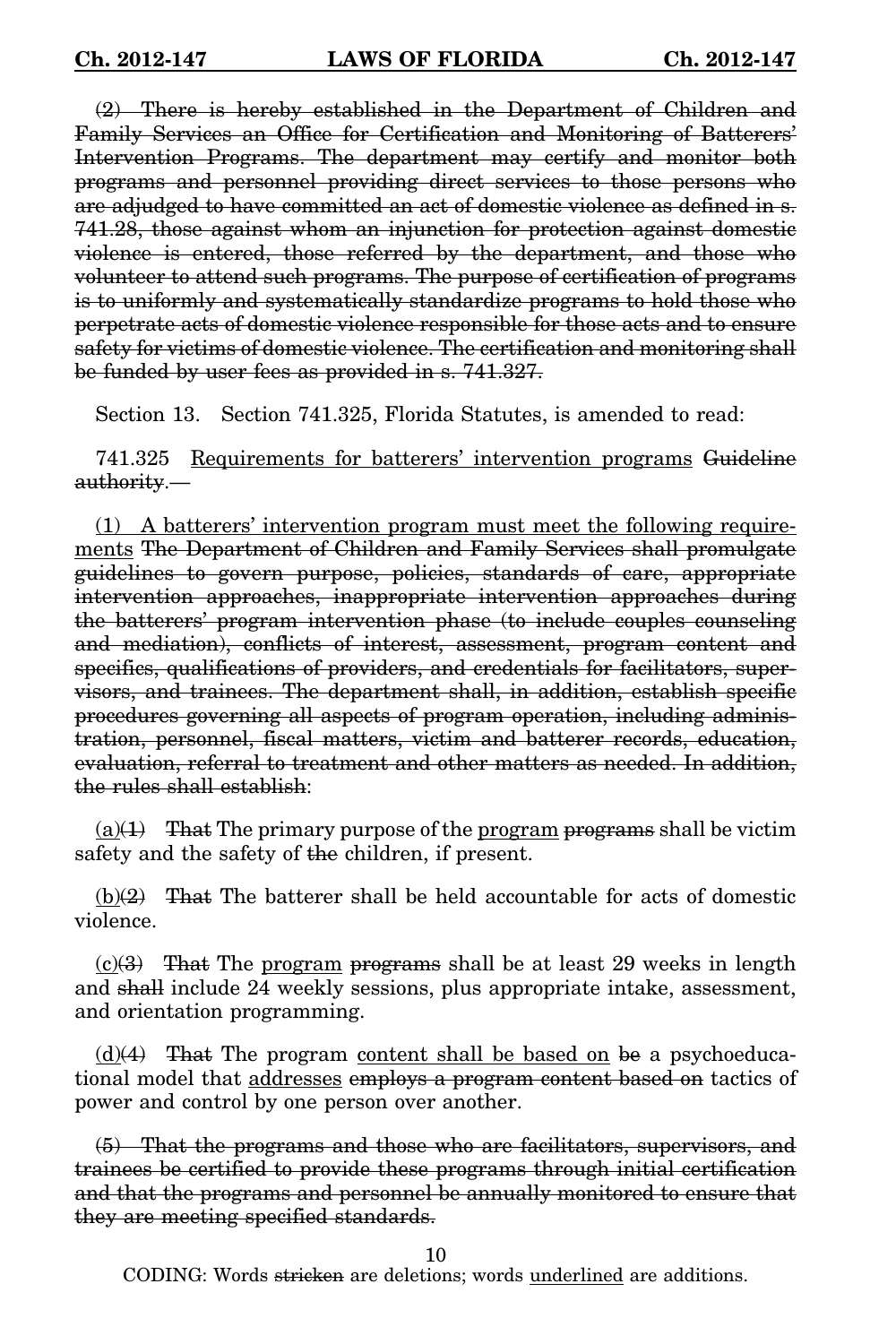$(e)(6)$  The intent that The program shall programs be user-fee funded by user with fees paid by from the batterers who attend the program, which allows them to take as payment for programs is important to the batterer taking responsibility for their acts the act of violence, and from those seeking certification. An exception shall be made for those local, state, or federal programs that fund batterers' intervention programs in whole or in part.

(7) Standards for rejection and suspension for failure to meet certification standards.

 $(2)(8)$  The requirements of this section That these standards shall apply only to programs that address the perpetration of violence between intimate partners, spouses, ex-spouses, or those who share a child in common or who are cohabitants in intimate relationships for the purpose of exercising power and control by one over the other. It will endanger victims if courts and other referral agencies refer family and household members who are not perpetrators of the type of domestic violence encompassed by these requirements standards. Accordingly, the court and others who make referrals should refer perpetrators only to programming that appropriately addresses the violence committed.

Section 14. Section 741.327, Florida Statutes, is repealed.

Section 15. Section 948.038, Florida Statutes, is amended to read:

948.038 Batterers' intervention program as a condition of probation, community control, or other court-ordered community supervision.—As a condition of probation, community control, or any other court-ordered community supervision, the court shall order a person convicted of an offense of domestic violence, as defined in s. 741.28, to attend and successfully complete a batterers' intervention program unless the court determines that the person does not qualify for the batterers' intervention program pursuant to s. 741.325. The batterers' intervention program must be a program certified under s. 741.32, and the offender must pay the cost of attending the program.

Section 16. Paragraph (a) of subsection (1) of section 938.01, Florida Statutes, is amended to read:

938.01 Additional Court Cost Clearing Trust Fund.—

(1) All courts created by Art. V of the State Constitution shall, in addition to any fine or other penalty, require every person convicted for violation of a state penal or criminal statute or convicted for violation of a municipal or county ordinance to pay \$3 as a court cost. Any person whose adjudication is with held pursuant to the provisions of s.  $318.14(9)$  or  $(10)$  shall also be liable for payment of such cost. In addition, \$3 from every bond estreature or forfeited bail bond related to such penal statutes or penal ordinances shall be remitted to the Department of Revenue as described in this subsection. However, no such assessment may be made against any person convicted for

11